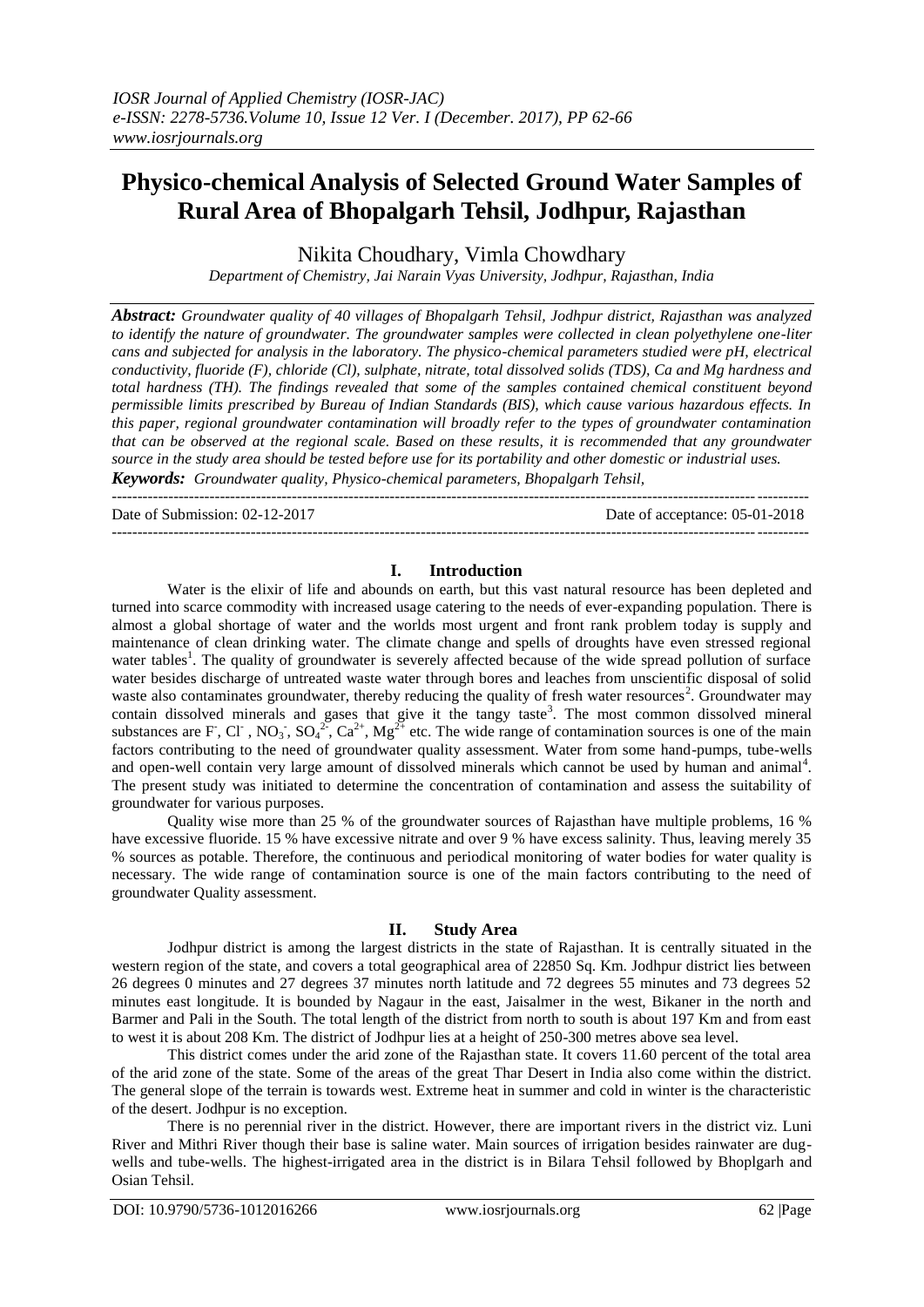# **III. Methods And Materials**

#### **2.1 Sampling Methods**

In this study 40 water samples from different sites were collected from Bhopalgarh Tehsil, Jodhpur region, the water samples were extensively used for drinking and other domestic purpose. The samples were collected in high grade plastic bottles of one liter capacity after rinsing with Distilled water. The techniques and methods followed for collection, preservation, analysis and interpretation.

#### **2.2 Analysis Methods**

Samples were brought in to the laboratory and physico-chemical parameters like pH, Electrical conductivity, TDS, Alkalinity, Hardness, Fluoride, Chloride, and Nitrate were measured. Standard methods were adopted for the study of water samples. pH, Electrical conductivity, Fluoride and Nitrate were measured by portable meters and rest of the samples were analyzed by volumetric methods and the results are compared with BIS standards.

#### **2.3 Location of sampling stations**

The samples were collected from villages of Bhopalgarh Tehsil, Jodhpur region namely Artiya Kallan(B<sub>1</sub>), Artiya Khurd(B<sub>2</sub>), Asop(B<sub>3</sub>), Baghoriya(B<sub>4</sub>), Bandra(B<sub>5</sub>), Basni Cholawatan(B<sub>6</sub>), Bhopalgarh(B<sub>7</sub>), Birani(B<sub>8</sub>), Burkiya(B<sub>9</sub>), Chhapla(B<sub>10</sub>), Chokri Kallan(B<sub>11</sub>), Chokri Khurd(B<sub>12</sub>), Darmi(B<sub>13</sub>), Gaderi(B<sub>14</sub>), Gharasni(B<sub>15</sub>), Heeradesar(B<sub>16</sub>), Hingoli(B<sub>17</sub>), Jhalamalia(B<sub>18</sub>), Kagal(B<sub>19</sub>), Kalawas(B<sub>20</sub>), Khangta(B<sub>21</sub>), Khawaspura(B<sub>22</sub>), Kumbhara(B<sub>23</sub>), Kuri(B<sub>24</sub>), Madpuriya(B<sub>25</sub>), Mangeriya(B<sub>26</sub>), Mindoli(B<sub>27</sub>), Nadatoda(B<sub>28</sub>), Nadsar(B<sub>29</sub>), Nandiya Prabhawati(B<sub>30</sub>), Palri Ranawata(B<sub>31</sub>), Palri Siddha(B<sub>32</sub>), Rajlani(B<sub>33</sub>), Ramchowki(B<sub>34</sub>), Ramrawas Kallan(B<sub>35</sub>), Rarod(B<sub>36</sub>), Ratkuriya(B<sub>37</sub>), Rudiya(B<sub>38</sub>), Salwa Khurd(B<sub>39</sub>), Ustran(B<sub>40</sub>).

### **IV. Result And Discussion**

The result obtained from analysis of water sample from different places of Bhopalgarh Tehsil, Jodhpur district are given in Table 2. A comparison of due physico-chemical characteristics of ground water samples has been made with BIS drinking water standards.

| S. No. | <b>Parameters</b> | Permissible limit | <b>Excessive limit</b> |
|--------|-------------------|-------------------|------------------------|
| ı.     | pН                | 6.5               | 8.5                    |
| 2.     | <b>TDS</b>        | 500               | 2000                   |
| 3.     | Alkalinity        | 200               | 600                    |
| 4.     | Calcium           | 75                | 200                    |
| 5.     | Magnesium         | 30                | 150                    |
| 6.     | TH                | 300               | 600                    |
| 7.     | Fluoride          | 0.5               | 1.5                    |
| 8.     | Chloride          | 250               | 1000                   |
| 9.     | Nitrate           | 45                | 100                    |
| 10.    | Sulphate          | 200               | 400                    |

**Table 1:** BIS standards of permissible and excessive limits of various parameters

**Here: - [BIS-Bureau of Indian standards]**

**Table 2:** Groundwater quality in relation to physico-chemical parameters at Bhopalgarh Tehsil, Jodhpur district

| S. No. | location       | рH  | E.C  | <b>TDS</b> | <b>Alkalinity</b> | CaH | <b>MgH</b> | TH  | $\mathbf{F}$ | CI   |
|--------|----------------|-----|------|------------|-------------------|-----|------------|-----|--------------|------|
| 1.     | $B_1$          | 8.6 | 2270 | 1300       | 134               | 46  | 44         | 295 | 1.00         | 433  |
| 2.     | B <sub>2</sub> | 8.5 | 2300 | 1334       | 171               | 48  | 47         | 315 | 0.84         | 454  |
| 3.     | $B_3$          | 8.1 | 5630 | 3283       | 415               | 60  | 49         | 350 | 1.68         | 1312 |
| 4.     | $B_4$          | 7.9 | 1530 | 827        | 354               | 56  | 27         | 250 | 0.00         | 248  |
| 5.     | $B_5$          | 8.8 | 2620 | 1429       | 342               | 14  | 55         | 260 | 1.56         | 489  |
| 6.     | $B_6$          | 8.7 | 1480 | 800        | 342               | 20  | 28         | 165 | 1.04         | 199  |
| 7.     | $B_7$          | 8.0 | 1250 | 673        | 342               | 22  | 28         | 170 | 0.48         | 227  |
| 8.     | $B_8$          | 8.4 | 1700 | 958        | 281               | 22  | 35         | 200 | 0.52         | 305  |
| 9.     | B <sub>9</sub> | 8.5 | 6950 | 3987       | 415               | 44  | 173        | 820 | 0.24         | 1659 |
| 10.    | $B_{10}$       | 8.8 | 1200 | 661        | 366               | 32  | 29         | 200 | 1.76         | 142  |
| 11.    | $B_{11}$       | 8.4 | 4930 | 2760       | 281               | 72  | 131        | 720 | 1.36         | 1248 |
| 12.    | $B_{12}$       | 7.9 | 5000 | 2841       | 537               | 132 | 124        | 840 | 1.92         | 1177 |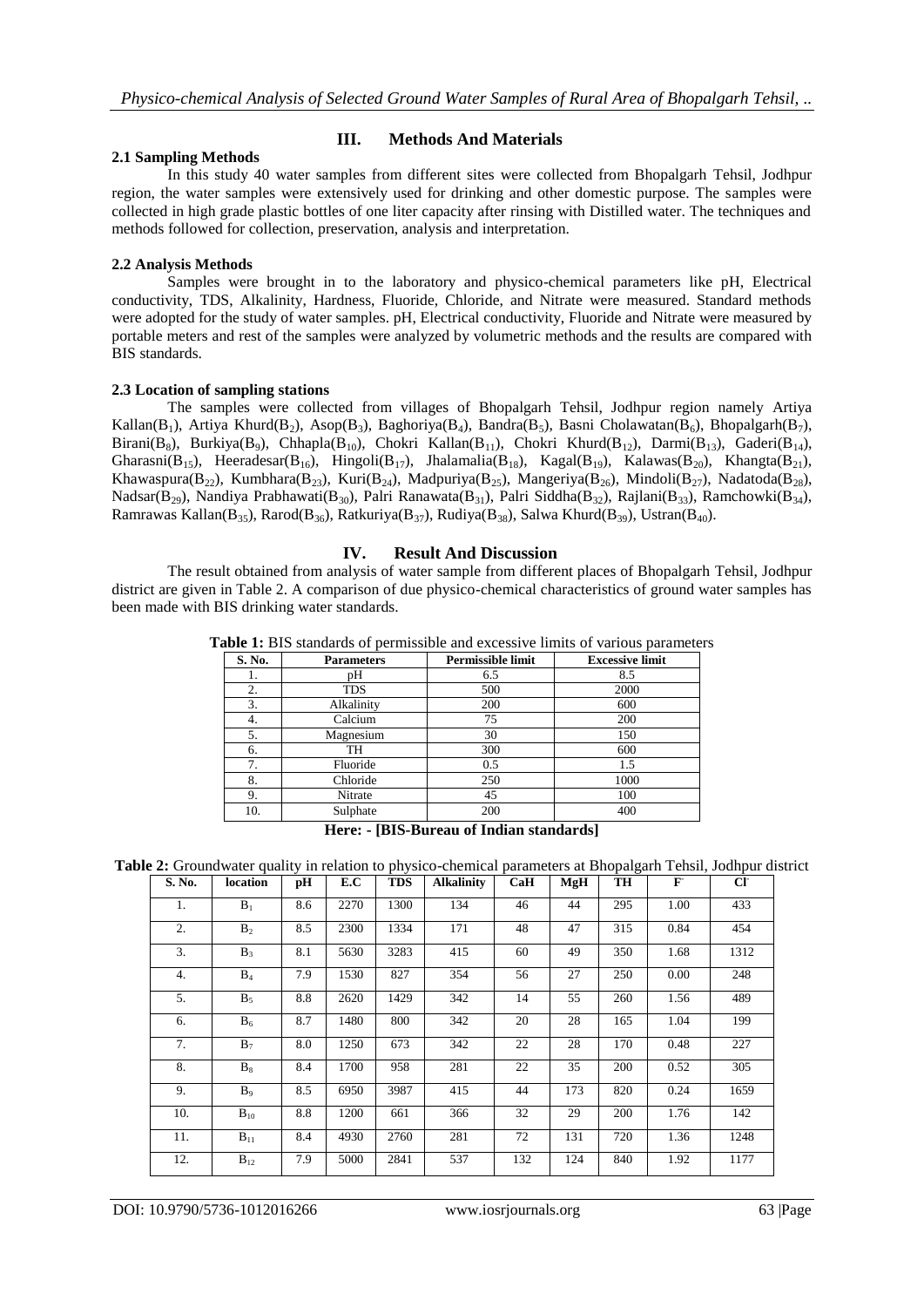| 13. | $B_{13}$                     | 8.0 | 4530 | 2551 | $\overline{403}$ | 56              | 45              | 325 | 2.64 | 1135        |
|-----|------------------------------|-----|------|------|------------------|-----------------|-----------------|-----|------|-------------|
| 14. | $\mathbf{B}_{14}$            | 7.9 | 3620 | 2049 | 391              | 84              | 54              | 430 | 1.24 | 794         |
| 15. | $B_{15}$                     | 8.1 | 6050 | 3478 | 305              | 112             | 63              | 540 | 1.56 | 1617        |
| 16. | $\overline{B}_{16}$          | 7.9 | 3650 | 2102 | 342              | 64              | 45              | 345 | 1.80 | 865         |
| 17. | $B_{17}$                     | 8.0 | 7050 | 4064 | 317              | 220             | 63              | 810 | 1.68 | 2000        |
| 18. | $\mathbf{B}_{18}$            | 8.6 | 2100 | 1257 | 598              | 16              | 13              | 95  | 3.92 | 213         |
| 19. | $B_{19}$                     | 8.4 | 2700 | 1593 | 317              | 22              | 18              | 130 | 0.84 | 546         |
| 20. | $B_{20}$                     | 8.5 | 2200 | 1235 | 195              | 56              | 49              | 340 | 0.48 | 411         |
| 21. | $B_{21}$                     | 7.9 | 1830 | 1104 | 146              | 86              | 60              | 460 | 1.56 | 277         |
| 22. | $B_{22}$                     | 8.4 | 850  | 477  | 183              | 20              | 19              | 130 | 0.40 | 121         |
| 23. | $B_{23}$                     | 8.4 | 3000 | 1663 | 207              | 82              | 50              | 410 | 0.32 | 702         |
| 24. | $B_{24}$                     | 8.8 | 1920 | 1152 | 683              | 138             | 22              | 435 | 0.40 | 191         |
| 25. | $\mathbf{B}_{25}$            | 8.8 | 2300 | 1255 | 317              | 22              | 27              | 165 | 2.04 | 454         |
| 26. | $B_{26}$                     | 8.0 | 3000 | 1679 | 391              | 52              | 62              | 385 | 1.76 | 716         |
| 27. | $B_{27}$                     | 7.9 | 4230 | 2418 | 171              | 152             | 58              | 620 | 1.20 | 1248        |
| 28. | $\overline{\mathbf{B}}_{28}$ | 8.8 | 1270 | 534  | 244              | $\overline{20}$ | $\overline{32}$ | 180 | 0.00 | 220         |
| 29. | $B_{29}$                     | 7.9 | 1950 | 1098 | 317              | 36              | 44              | 270 | 0.72 | 383         |
| 30. | $\mathbf{B}_{30}$            | 8.9 | 4600 | 2571 | 708              | 16              | 33              | 175 | 6.68 | 823         |
| 31. | $B_{31}$                     | 7.8 | 3700 | 2121 | 378              | 96              | 40              | 405 | 2.04 | 851         |
| 32. | $B_{32}$                     | 8.7 | 1650 | 984  | 464              | 16              | 13              | 95  | 2.20 | 191         |
| 33. | $B_{33}$                     | 8.4 | 1850 | 980  | 305              | 20              | 22              | 140 | 1.00 | 312         |
| 34. | $B_{34}$                     | 8.3 | 2300 | 1234 | 232              | 40              | 34              | 240 | 1.24 | 468         |
| 35. | $B_{35}$                     | 8.8 | 5970 | 3442 | 720              | 32              | 51              | 290 | 4.72 | 1319        |
| 36. | $B_{36}$                     | 8.0 | 4800 | 2823 | 342              | 74              | 68              | 465 | 1.52 | <b>1206</b> |
| 37. | $B_{37}$                     | 8.7 | 4790 | 2812 | 452              | 36              | 39              | 250 | 1.04 | 993         |
| 38. | $B_{38}$                     | 8.4 | 4450 | 2637 | 330              | 42              | 50              | 310 | 3.16 | 1057        |
| 39. | $\mathbf{B}_{39}$            | 8.0 | 500  | 287  | 195              | 36              | $\tau$          | 120 | 0.60 | 43          |
| 40. | $\overline{\mathbf{B}}_{40}$ | 8.0 | 3200 | 1821 | 268              | 96              | 46              | 430 | 1.24 | 823         |

#### **Here: - All parameters are in mg/L Except pH and EC (mhos/cm). CaH-– Calcium hardness, MgH- Magnesium hardness, TH- Total hardness and EC- Electrical conductance**

# **4.1 pH**

The pH values of groundwater varied from (7.8-8.9). The minimum pH was observed in Palri Ranawata village and maximum pH was detected in Nandiya Parbhawati village. pH is the negative exponent of H<sup>+</sup> concentration. According to BIS standards, best and ideal pH value for human consumption is 7.0, but it may vary from 6.9-8.5 Thus, all the samples tested were slightly alkaline; the groundwater samples are within the permissible limits.

# **4.2 Electrical conductance (EC)**

EC is the capacity of water to carry ions, so it depends on the presence of ions and their concentration. It is well known that electrical conductance is a good measure of dissolved solids and excessive presence of sodium in water in not only unsafe for irrigation but also makes the soil uncultivable. In present investigation, the electrical conductivity of water samples varies from 500-7050 mhos/cm. The U.S salinity laboratory classified ground water on the basis of electrical conductivity is up to 250 mhos/cm as excellent; 250-750 as good; 750-2250 as fair and > 2250 μ mhos/cm as poor. Based on this classification, only one water sample belong to good category, thirteen water samples belong to fair category and rest of the samples are poor.

# **4.3 Total dissolved solids (TDS):**

TDS indicate the nature of water quality for salinity. The water samples in the study area fall in the range of 287-4064 mg/L According to WHO specification, TDS up to 500 mg/L is highest desirable and up to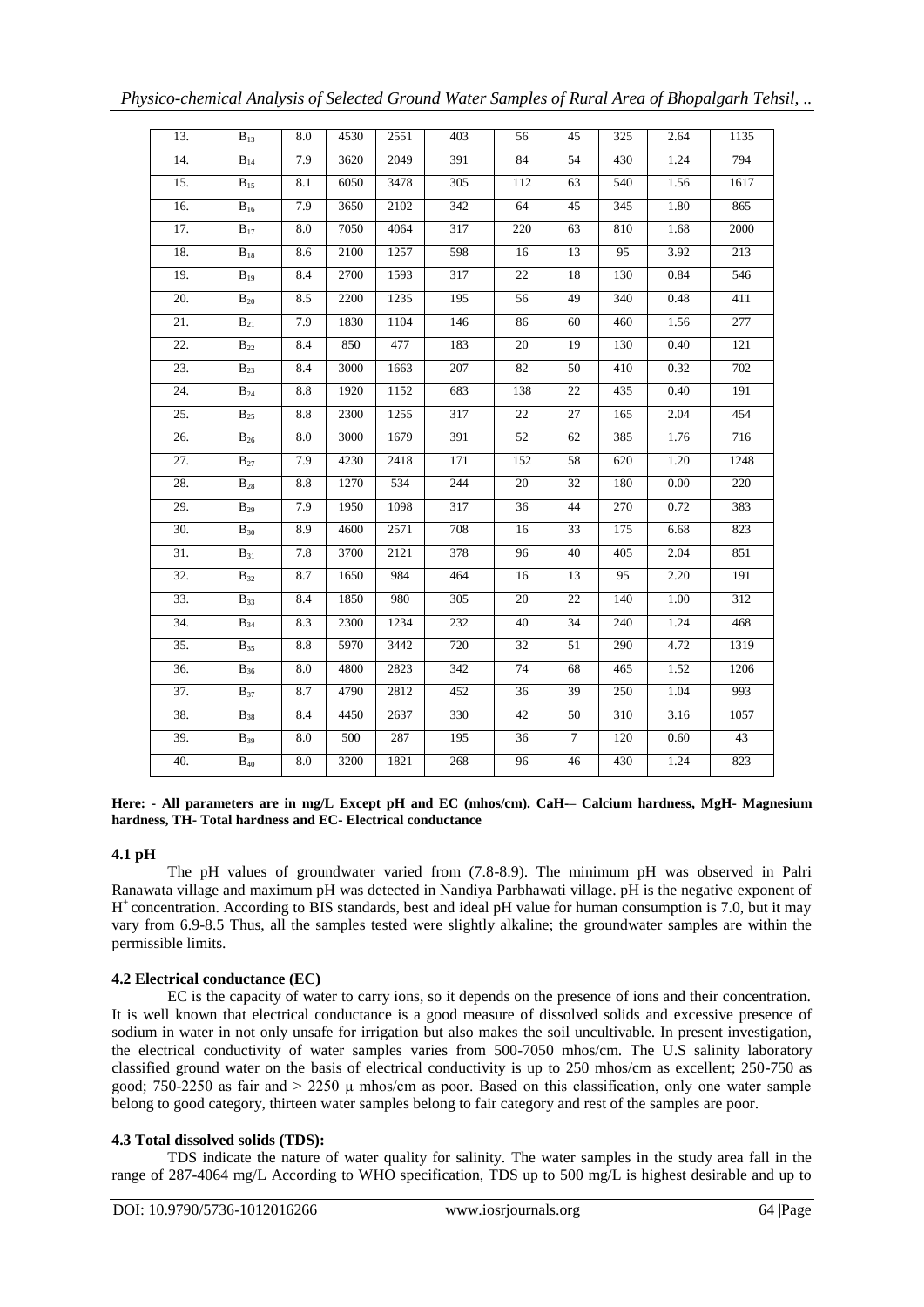1000 mg/L is under maximum permissible category. Thus, based on the concentration of TDS, ground water can be classified as follows: up to 500 mg/L as desirable for drinking, up to 1000 mg/L as permissible for drinking and up to 3000 mg/L as useful for irrigation. 10 samples are useful for drinking purpose only and remaining samples are not fit for drinking.

## **4.4 Alkalinity**

The ground water contains sustained amounts of dissolved carbon dioxide, bicarbonates and hydroxides. These are main sources of alkalinity, which can be conveniently evaluated by acid titration. In the present study, alkalinity ranges between 134-720 mg/L according to BIS classification, 29 samples are in optimum permissible limit and 11 are out of permissible limit.

# **4.5 Ca and Mg hardness**

Minimum concentration of CaH was recorded in Bandra village i.e. 14 mg/L and maximum in Hingoli village i.e. 220 mg/L. Thus calcium content of all the samples was found to be below the permissible limit (75- 200 mg/L). Minimum value of MgH was observed in Salwa Khurd i.e. 7 mg/L and maximum in Burkiya village i.e. 173 mg/L.

### **4.6 Total hardness (TH)**

In the present study, the hardness of water samples ranged from 95 to 840 mg/L. The water samples of the study area are classified according to hardness (BIS), which revealed that sample no. 9, 11, 12, 17 are beyond the permissible limit.

### **4.7 Fluoride (F- )**

Long term use of groundwater of drinking has resulted in the onset of widespread fluorosis, from mild forms of dental fluorosis to crippling skeletal fluorosis. High fluoride concentrations in ground water of the study area correlate positively with alkalinity (bicarbonate concentration) and pH. The concentration of fluoride in the study area varies from 0.00 to 6.68 mg/L. The fluoride value of the water samples is well within the permissible limit of BIS for 19 samples, whereas 8 samples have low value of fluoride and 13 samples have high value of fluoride (above 1.5 mg/L) and, thus not safe for drinking purpose.

#### **4.8 Chloride (Cl- )**

Excessive chloride gives a salty taste to water and people, who are not accustomed to high chlorides may be subjected to lenitive effects. The chloride content in the study area ranged between 43 to 2000 mg/L. The BIS permissible limit of chloride for drinking water is 250 to 1000 mg/L. 19 samples belong to permissible limit, 11 samples have high value and 10 samples have low value than the permissible limit.

# **4.9 Nitrate (NO<sup>3</sup> - )**

The Nitrate content in water sources of present study area ranged from 10 mg/L to 445 mg/L at The origin of nitrate in ground water is primarily from fertilizers, septic systems and manure storage or spreading operations. Nitrate is one of the most frequent ground water pollutants in rural areas it needs to be regulated in drinking water basically because excess level can cause Methemoglobinemia or Blue baby Disease. It is a disease, which reduces capacity of blood to carry oxygen for proper functioning of human body. Stomach Cancer is another disease caused by nitrite produced by nitrate.

# **4.10 Sulphate (SO<sup>4</sup> 2- )**

Health concerns regarding sulphate in drinking water have been raised because of reports that diarrhea is associated with the ingestion of water with high level of sulphate<sup>7</sup>. In the present study, sulphate range from 0 to 452 mg/L According to BIS classification, 28 samples are below permissible limit, 10 samples belong to permissible limit and 2 samples are out of permissible limit.

# **V. Conclusion**

From the following study of groundwater of Bhopalgarh Tehsil, Jodhpur region, it can be observed that the pH of water is within the permissible limit while most of the parameters like TDS, Alkalinity, Ca hardness, Mg hardness, Chloride, Fluoride, and Nitrate have the values more than the permissible limit. So it is concluded that groundwater of Bhopalgarh Tehsil, Jodhpur region is highly contaminated and thus a regular and periodical monitoring of water is suggested.